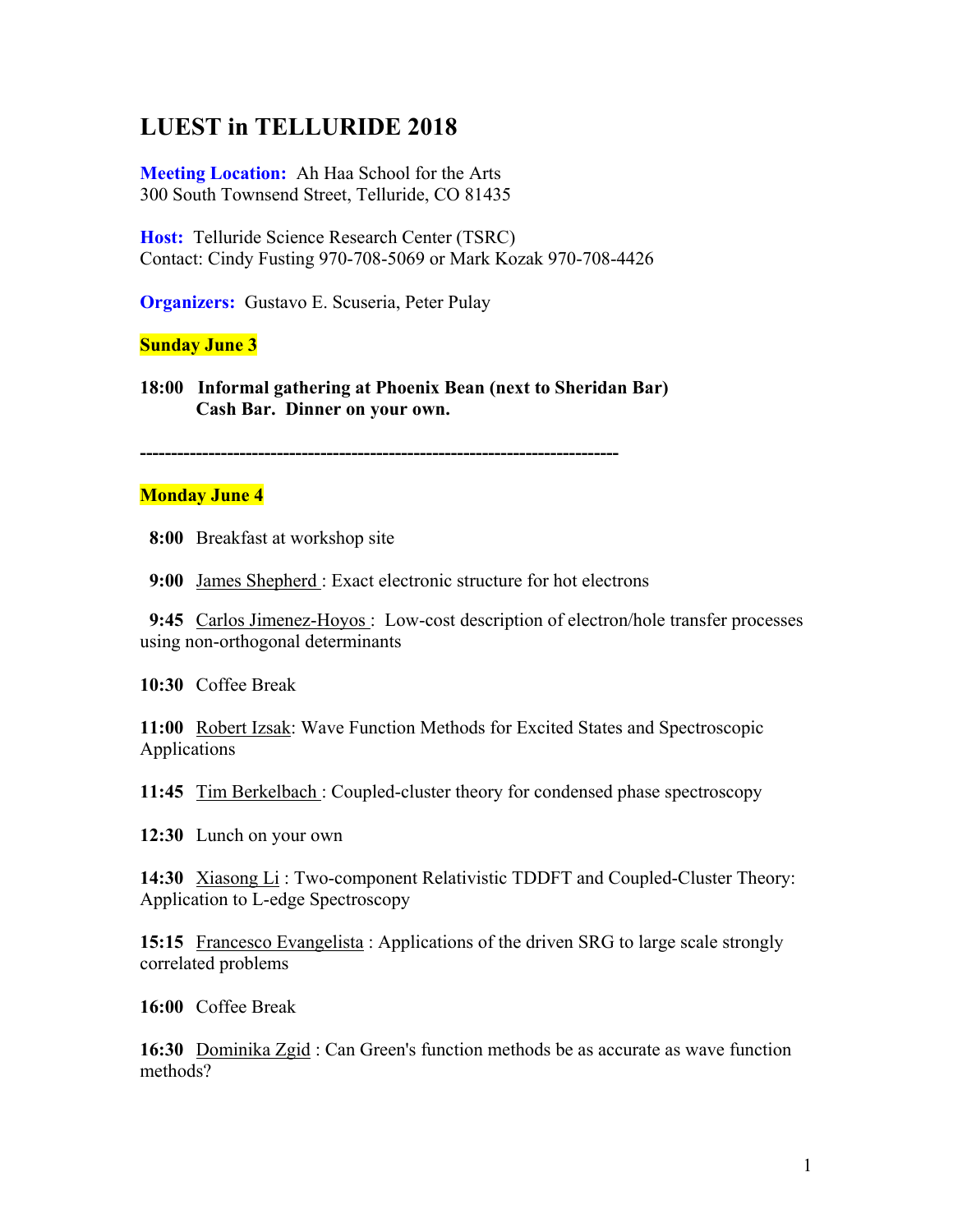**17:15** Troy van Voorhis: Incremental Embedding

**18:00** Dinner on your own

**-----------------------------------------------------------------------------**

# **Tuesday June 5**

 **8:00** Breakfast at workshop site

**9:00** Brenda Rubenstein : Ab Initio Finite Temperature Auxiliary Field Quantum Monte Carlo

**9:45** Garnet Chan : Finite temperature coupled cluster and 2D tensor networks

**10:30** Coffee Break

**11:00** Eric Neuscamman : New Opportunities in Variational Excited States

**11:45** Heather Kulik : Recovering exact conditions of electronic structure theory with semi-local DFT cost

**12:30** Lunch on your own

**14:30** Tom Henderson : Symmetry Projection and Coupled Cluster Theory

**15:15** Ethan Qiu : Symmetry projected unrestricted coupled cluster

**16:00** Coffee Break

**16:30** Takashi Tsuchimochi : Recent progress on the development of spin-projected methods into the weakly correlated regime

**17:15** Filip Pawlowski : Recent developments in coupled-cluster perturbation theory

**18:30 Group Dinner at Rustico;** Invited Speakers: Free Others: Please sign up with Cindy : cindy@telluridescience.org

**-----------------------------------------------------------------------------**

## **Wednesday June 6**

 **8:00** Breakfast at workshop site

**9:00** Wenjian Liu : The Static-Dynamic-Static Framework for Strongly Correlated Electrons: iCI and SDSPT2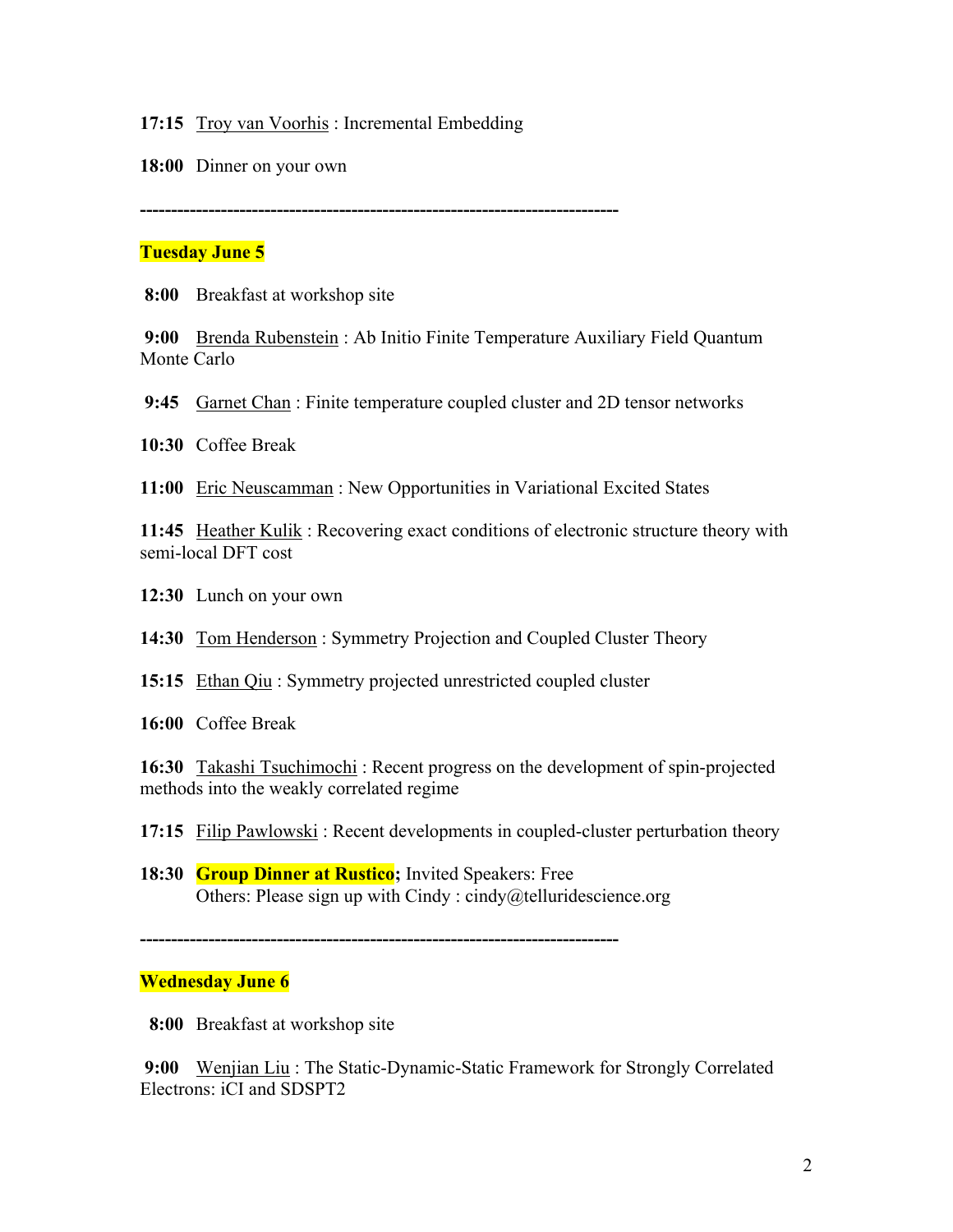#### **9:45** Mark Hoffman : Making iCI Work with Selection

**10:30** Coffee Break

**11:00** Sandeep Sharma : Treating weak and strong correlation using stochastic perturbation theory

**11:45** Piotr Piecuch : High-Level Coupled-Cluster Energetics by Monte Carlo Sampling and Moment Expansions

**12:30** Lunch on your own

**14:30** Gustavo Scuseria : Hierarchical Coupled Cluster Theory

**15:15** Seiichiro Ten-no : Adaptive many-body approaches

**16:00** Coffee Break

**16:30** Janus Eriksen : Many-Body Expanded Full Configuration Interaction

**17:15** Shuhua Li : Electronic structure methods for strongly correlated systems with large active spaces

**18:30 – 20:30 Picnic at Ah Haa & Poster Session (see list at the end)** 

**-----------------------------------------------------------------------------**

#### **Thursday June 7**

 **8:00** Breakfast at workshop site

**9:00** Mihaly Kallay : Reduced-cost correlation methods for excited states of large molecules

**9:45** Jing Kong : Computation of Strong Nondynamic Correlation with DFT

**10:30** Coffee Break

**11:00** Ed Valeyev : Improved rank-reduced encoding of dynamical electron correlation in ground and excited states

**11:45** Peter Pulay : Reference wavefunctions for strong electron correlation

**12:30** Lunch on your own followed by self-organized hike